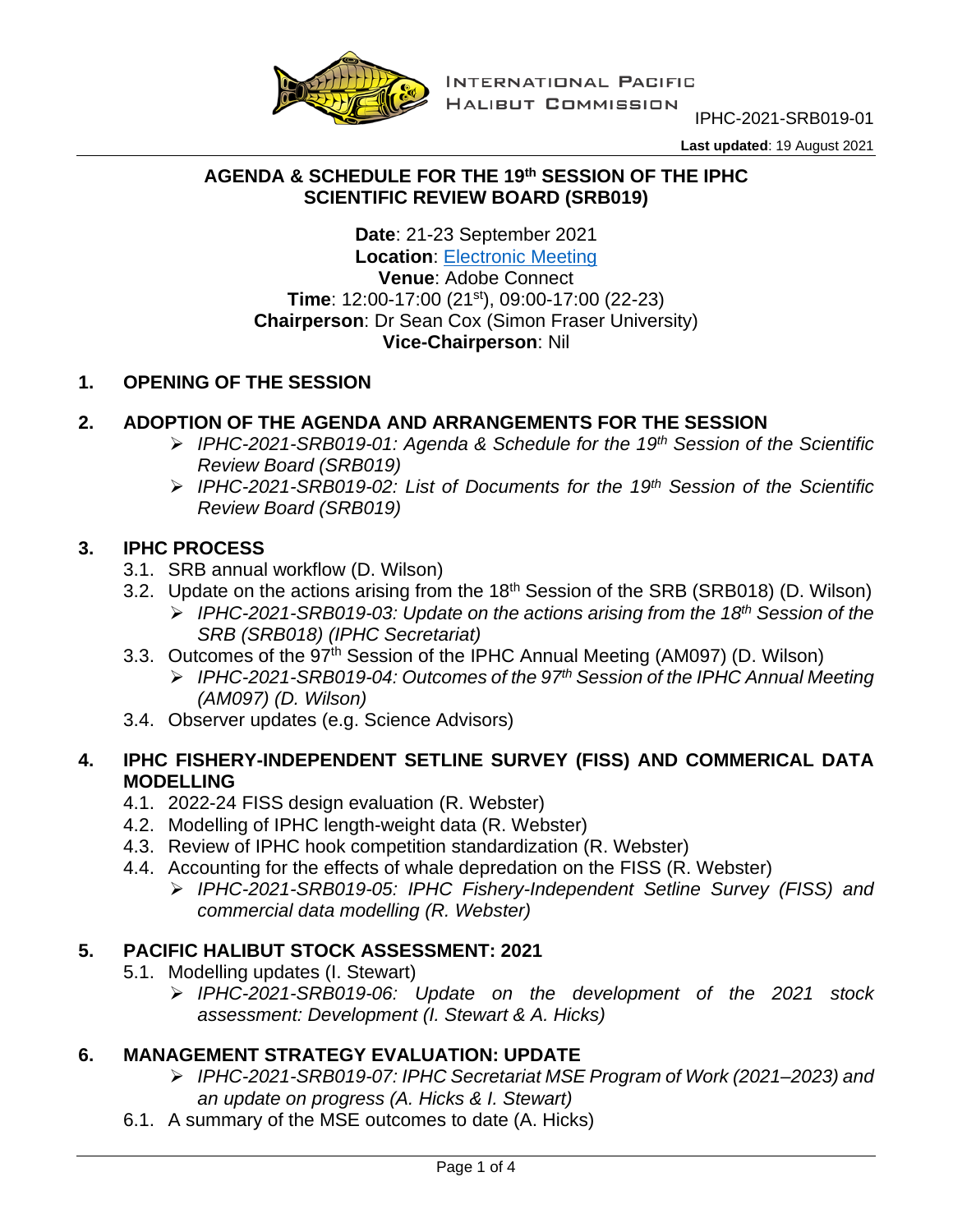6.2. IPHC Secretariat MSE Program of Work (2021-23) (A. Hicks)

# **7. BIOLOGICAL AND ECOSYSTEM SCIENCES RESEARCH**

- *IPHC-2021-SRB019-08: Report on current and future biological research activities (J. Planas)*
- 7.1. IPHC 5-Year biological and ecosystem science research plan (2017-21) (J. Planas)
- 7.2. Progress on ongoing research projects (J. Planas)

# **8. PACIFIC HALIBUT FISHERY ECONOMICS UPDATE**

- *IPHC-2021-SRB019-09: Pacific Halibut Multiregional Economic Impact Assessment (PHMEIA): summary of progress (B. Hutniczak)*
- **9. INTERNATIONAL PACIFIC HALIBUT COMMISSION 5-YEAR PROGRAM OF INTEGRATED SCIENCE AND RESEARCH (2021-26)**
	- *IPHC-2021-SRB019-10: International Pacific Halibut Commission 5-Year program of integrated science and research (2021-26) (D. Wilson, J. Planas, I. Stewart, A. Hicks, B. Hutniczak, & R. Webster)*
- **10. REVIEW OF THE DRAFT AND ADOPTION OF THE REPORT OF THE 19TH SESSION OF THE IPHC SCIENTIFIC REVIEW BOARD (SRB019)**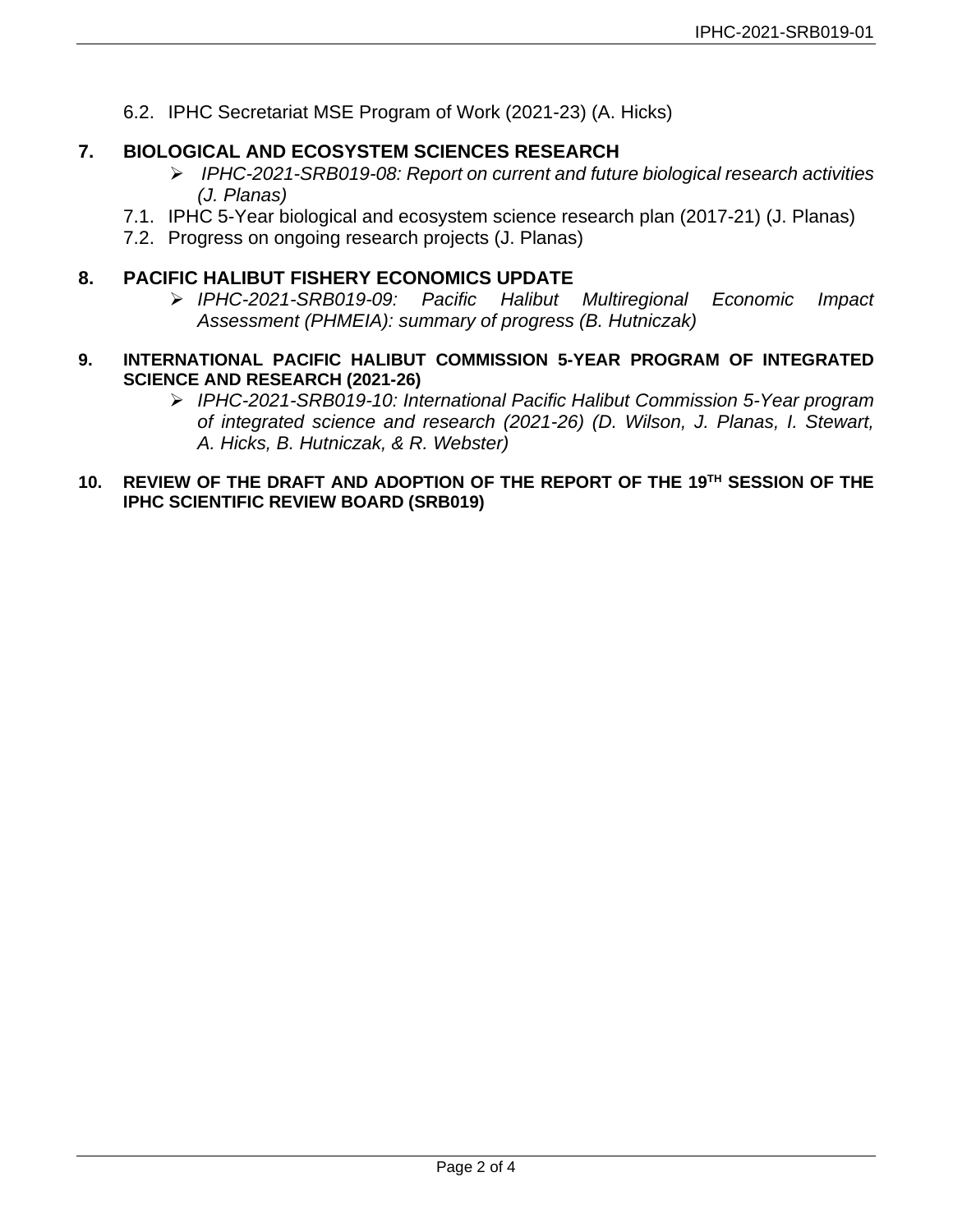

IPHC-2021-SRB019-01

**Last updated**: 19 August 2021

# **SCHEDULE FOR THE 18th SESSION OF THE IPHC SCIENTIFIC REVIEW BOARD (SRB018)**

| <b>Time</b> | Agenda item                                                                                                                                                                                                                                                                                              | Lead                  |
|-------------|----------------------------------------------------------------------------------------------------------------------------------------------------------------------------------------------------------------------------------------------------------------------------------------------------------|-----------------------|
| 12:00-12:30 | Adobe Connect - Participants encouraged to call in and test connection early                                                                                                                                                                                                                             |                       |
| 12:30-12:45 | 1.<br>OPENING OF THE SESSION<br>2.<br>ADOPTION OF THE AGENDA AND ARRANGEMENTS FOR THE SESSION                                                                                                                                                                                                            | S. Cox &<br>D. Wilson |
| 12:45-13:30 | <b>IPHC PROCESS</b><br>3.<br>SRB annual workflow (D. Wilson)<br>3.1<br>3.2 Update on the actions arising from the 18 <sup>th</sup> Session of the SRB (SRB018)<br>3.3 Outcomes of the 97 <sup>th</sup> Session of the IPHC Annual Meeting (AM097)<br>3.4 Observer updates (e.g. Science Advisors)        | D. Wilson             |
| 13:30-14:45 | IPHC FISHERY-INDEPENDENT SETLINE SURVEY (FISS) AND COMMERICAL<br>4.<br><b>DATA MODELLING</b><br>4.1 2022-24 FISS design evaluation<br>4.2 Modelling of IPHC length-weight data<br>4.3 Review of IPHC hook competition standardization<br>4.4 Accounting for the effects of whale depredation on the FISS | R. Webster            |
| 14:45-15:30 | <b>PACIFIC HALIBUT STOCK ASSESSMENT: 2021</b><br>5.<br>Modelling updates<br>5.1                                                                                                                                                                                                                          | I. Stewart            |
| 15:30-15:45 | <b>Break</b>                                                                                                                                                                                                                                                                                             |                       |
| 15:45-16:30 | PACIFIC HALIBUT STOCK ASSESSMENT: 2021 (cont.)<br>5.                                                                                                                                                                                                                                                     | I. Stewart            |
| 16:30-17:00 | SRB drafting session                                                                                                                                                                                                                                                                                     | <b>SRB</b> members    |
|             | Wednesday, 22 September 2021                                                                                                                                                                                                                                                                             |                       |
| <b>Time</b> | Agenda item                                                                                                                                                                                                                                                                                              | Lead                  |
| 09:00-10:00 | Review of Day 1 and discussion of SRB Recommendations from Day 1                                                                                                                                                                                                                                         | Chairperson           |